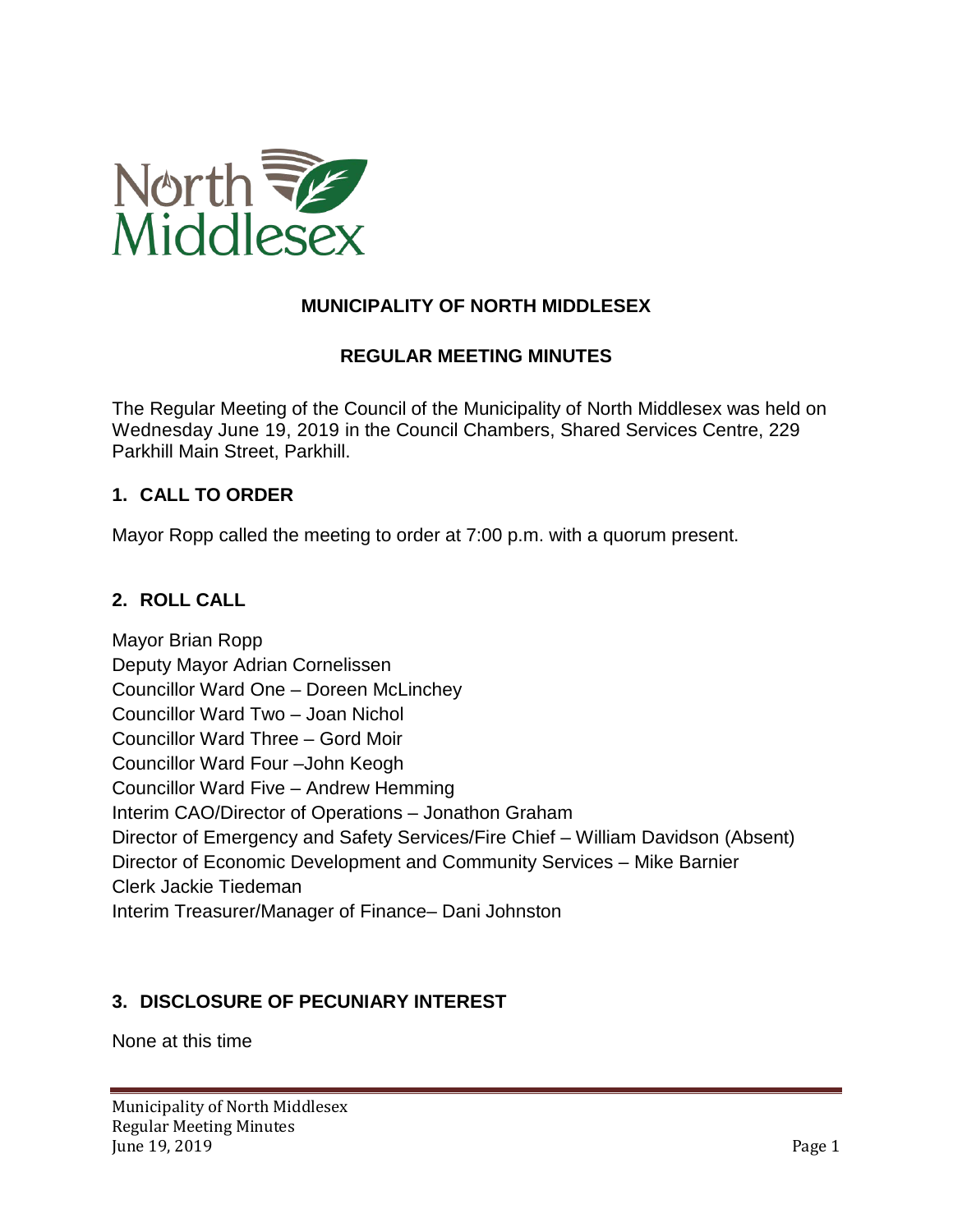### **4. MINUTES OF PREVIOUS MEETINGS**

#### **MOTION #157/2019**

**CORNELISSEN/MOIR**: That the June 5 Regular and June 12 Budget Meeting Minutes be approved as presented.

CARRIED

## **5. DELEGATIONS**

7:00 p.m. Tom Prout and Pat Morden, Grand Bend Community Foundation, requested to attend the meeting to provide a presentation outlining the benefits they have seen since establishing their foundation for the community. The benefits of this type of foundation is to bring resources and people together to build better places to live, work and play. Three ways this may occur is by: working with donors to build endowment funds; grants funds to a wide range of organizations and initiatives; bring people together to stimulate new ideas, build participation and strengthen community philanthropy. Examples of areas the foundation contribute to is: Arts and culture, children and youth, education, environment, health, social services, sports and recreation and seniors. Several questions were asked by council and responded to. Mayor Ropp thanked Mr. Prout and Ms. Morden for the informative presentation.

7:10 p.m. Shannon and Rob Schiestel requested to attend council to ask for a waterline connection. Mr. Schiestel advises that although they have an ultraviolet light and reverse osmosis for our well system, our well water continues to be undrinkable due to the total coliform count and are having to find alternative ways to get drinking water.

Mayor Ropp deferred to Mr. Lampman, Infrastructure Supervisor, for a high level overview of the waterline system in the area. Mr. Lampman confirmed that the lines do not currently extend to this property and if an extension was requested by Council, it would be staff recommendation that the line be looped according to best practices in the industry. This would entail approximately 1.2 kms of waterline at an approximate cost of \$170/metre. This could entail costs of up to \$200,000 for the property owner to connect.

Interim CAO/Director of Operations, Jonathon Graham, added that the Municipality is not obligated to provide a service to a property which does not currently have access. It was his opinion that this situation is no different that a potential new development being that a developer pays to bring service to his property line.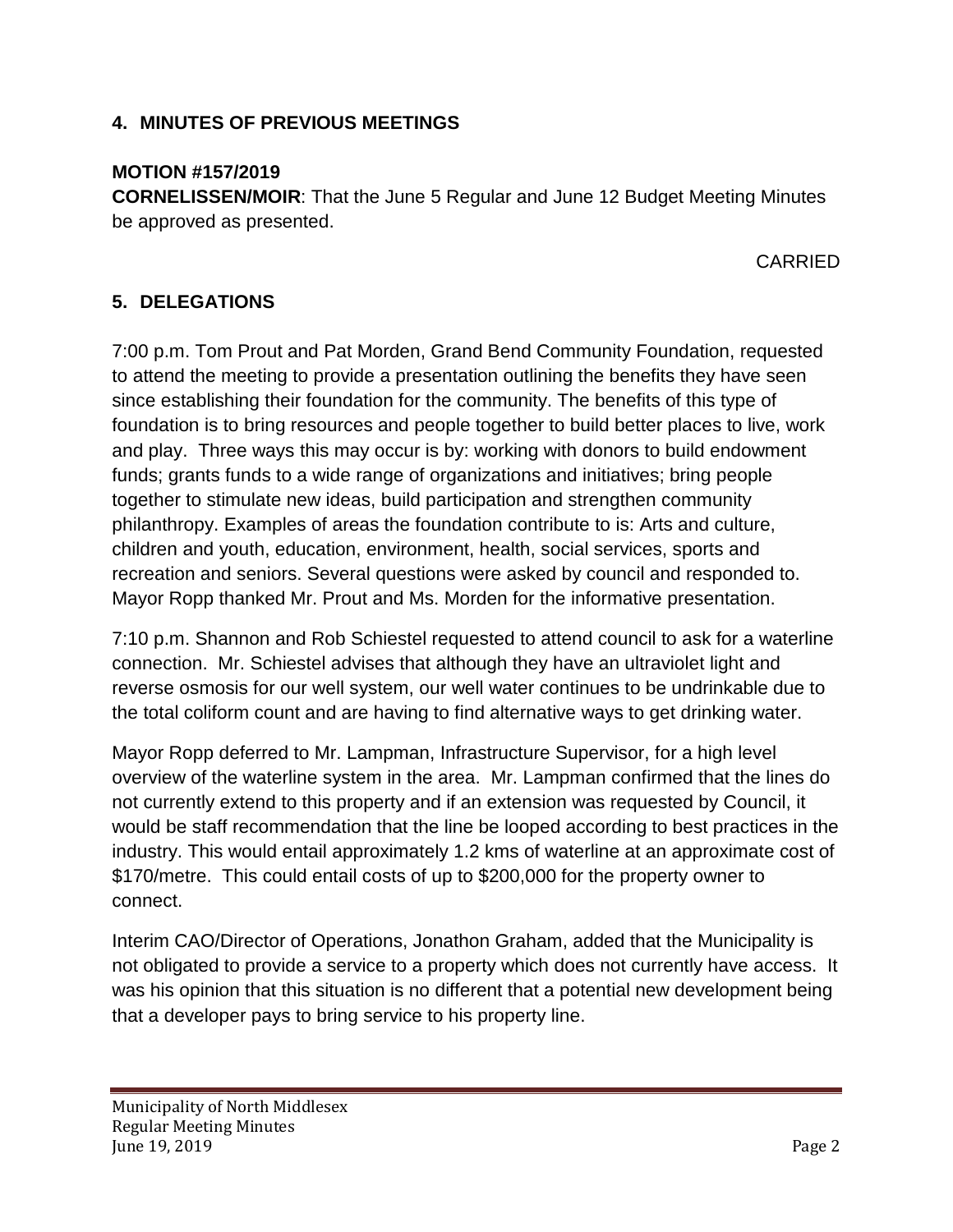Council deliberated on a past similar request in the same area and that this landowner who made the request did not end up hooking into the waterline system and the municipality paid a significant amount of money to have this accommodated.

After several questions, the following motion was then brought forward:

## **MOTION #158/2019**

**MOIR/MCLINCHEY**: That Council defer a decision on this request until a staff report is prepared outlining further consideration to be taken into account including costs and other potential options available to the landowner.

### CARRIED

Mr. & Mrs. Schiestel inquired when this would be coming back before council and staff advised that it would be either the July or August meeting due to the summer schedule.

## **6. PUBLIC MEETING**

None

## **7. DEPARTMENTAL REPORTS**

a. Tender Results for Kennes Drain No. 1 – Infrastructure Supervisor Jonathan Lampman

Mr. Lampman pointed out that the tender for the construction resulted in a higher cost and anticipated through the Engineers' Report. Councillor Moir inquired whether the petitioner for the maintenance work is aware of the potential higher cost? Mr. Lampman responded that he has not made contact about this. In light of the increased costs the following motion was brought forward:

### **MOTION #159/2019**

**MOIR/CORNELISSEN**: That Council defer awarding the tender until the landowners have been advised of the increased cost by staff.

CARRIED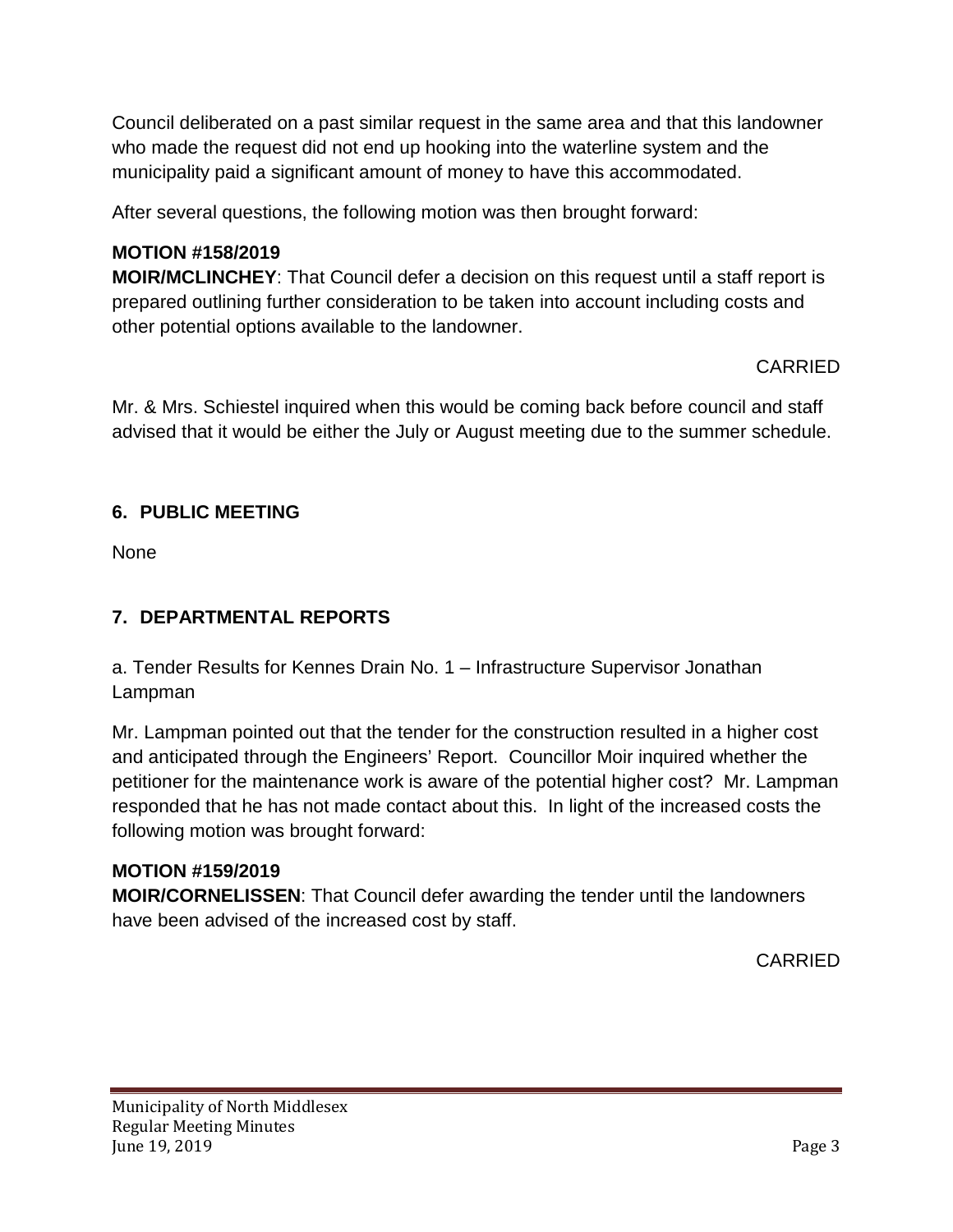b. Appointment of Engineer for Henderson Drain, Infrastructure Supervisor, Jonathan Lampman

#### **MOTION #160/2019**

**HEMMING/KEOGH**: Be it resolved that Council appoint R. Dobbin Engineering Inc. as engineer to the Henderson Drain project.

CARRIED

### **8. PASSING OF ACCOUNTS**

Compilation of accounts from May 30 - June 13, 2019 in the amount of \$2,976,997.22

#### **MOTION #161/2019**

**MCLINCHEY/NICHOL**: Be it resolved that the following Bills and Accounts be approved for payment in the amount of \$2,976,997.22 General Cheques \$1,251,177.84 Direct Deposit \$1,585,707.68 On-line/PAP \$139,101.85 Cemetery Direct Dep \$256.14 Cemetery cheques \$753.71

CARRIED

#### **9. COMMITTEE REPORTS**

a.Lake Huron Primary Water Supply Joint Mgmt Board (Cr. Hemming) - June 6 Agenda package – no updates

b. ABCA (Deputy Mayor Cornelissen) - next meeting June 20<sup>th</sup>

- c. BWRA (Cr. McLinchey)
- d. EDAC (Cr. Moir)
- e. LSAC (Cr. Nichol)
- f. Recreation Committee (Cr. Hemming)
- g. Water/Wastewater Committee (Cr. Moir)
- h. Policies Review Committee (Cr. Nichol)

i.Fire Committee (Cr.Keogh)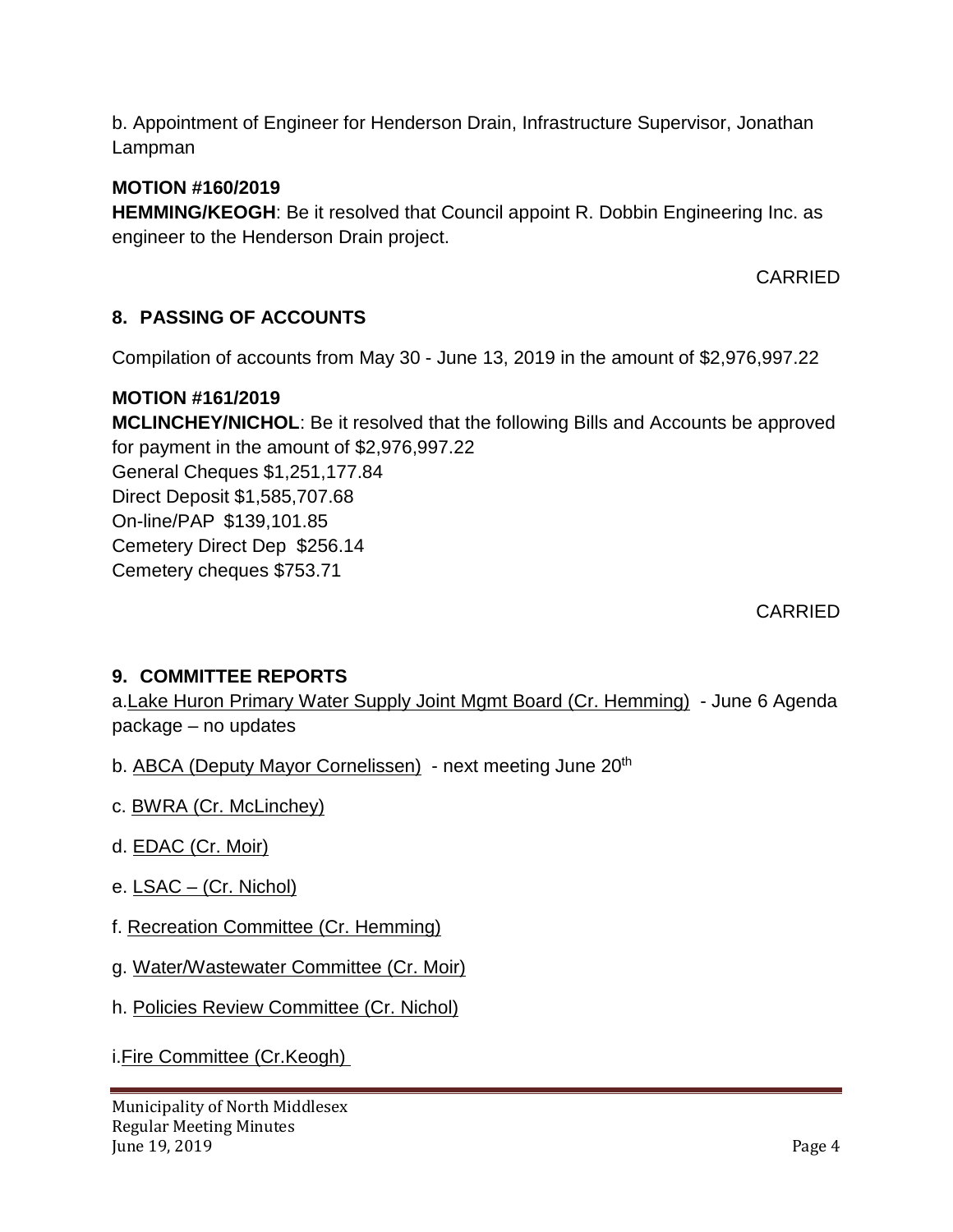j.Budget Committee (Mayor Ropp)

k. Community Development Fund Committee (Cr. Hemming)

l. OCWA Client Advisory Board (Jonathon Graham)

## **10.CORRESPONDENCE**

a.Source Water Protection Newsletter (action: receive and file)

# **11.OTHER OR URGENT BUSINESS**

a.Verbal Update on agreement with the YMCA – Interim CAO/Director of Operations, Jonathon Graham

b. Verbal update to proceed with third and final readings for the Dewar Thompson and 16th Concession Drains – Infrastructure Supervisor, Jonathan Lampman

c.Request for meeting from Horticultural Society regarding future options for flower watering program

Mayor Ropp advised that as a follow up to the request from the recent delegation of the Horticultural Society he was seeking volunteer(s) from Council to meet with the organization about their needs for the watering program. Councillor Doreen McLinchey expressed interest in this meeting.

## **12.COMMUNICATIONS** (including County Council)

Deputy Mayor Cornelissen advised that he had attended the Community Meeting at the Thames Valley District School Board on June 13<sup>th</sup>. He stated that our local high school is at 37% capacity. He initiated the discussion of the possibility of space for daycare at this facility and TVDSB was very receptive to the idea. The benefit of utilizing the school space would also serve to eliminate empty pupil spaces.

Mayor Ropp advised that the County recently held their road tour and Centre Road repaving project is getting underway. Due to the upcoming Laurens Drain project, repaving in this area of North Middlesex will be accommodated after completion of the project.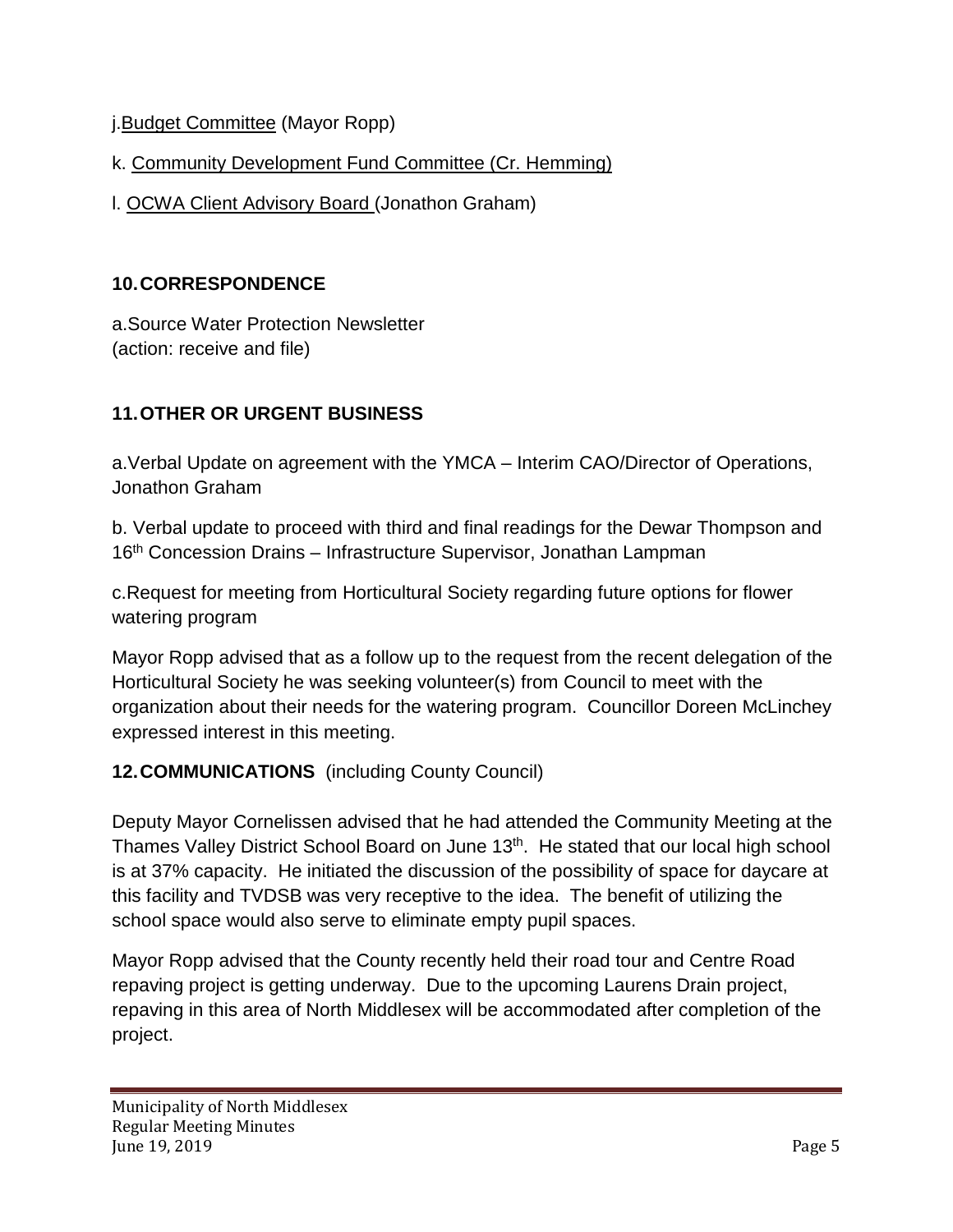Council had a discussion on other area municipality pilot projects with respect to solar lights on stop signs. Comments were made about the high visibility they appear to have in South Huron as an example.

## **13.CLOSED MEETING (UNDER SECTION 239 OF THE** *MUNICIPAL ACT)*

#### **MOTION #162/2019**

**KEOGH/HEMMING:** That the Regular Meeting adjourn to Closed Meeting at 8:05 p.m. under the following exemption:

(e )Personal Matters about identifiable individuals, including municipal or local board employees - HR Matters

CARRIED

## **14.CONSIDERATION OF MATTERS ARISING FROM CLOSED MEETING MOTION #163/2019**

**MOIR/KEOGH:** That Closed Meeting adjourn and return to Regular Meeting at 8:19 p.m. without recommendations.

CARRIED

#### **15.READING OF BY-LAWS**

By-law #23 of 2019 – Dewar Thompson Drain  $(3<sup>rd</sup>$  and final) By-law #24 of 2019 – 16<sup>th</sup> Concession Drain (3<sup>rd</sup> and final) By-law  $\#40$  of 2019 – Tax Rate By-law By-law #41 of 2019 - YMCA By-law #42 of 2019 – Confirming

### **MOTION #164/2019**

**MCLINCHEY/HEMMING:** That By-laws #40, 41 and 42 of 2019 be read first and second time.

CARRIED

### **MOTION #165/2019**

**NICHOL/MOIR:** That By-law #23,24, 40, 41 and 42 of 2019 be read a third and final time.

CARRIED